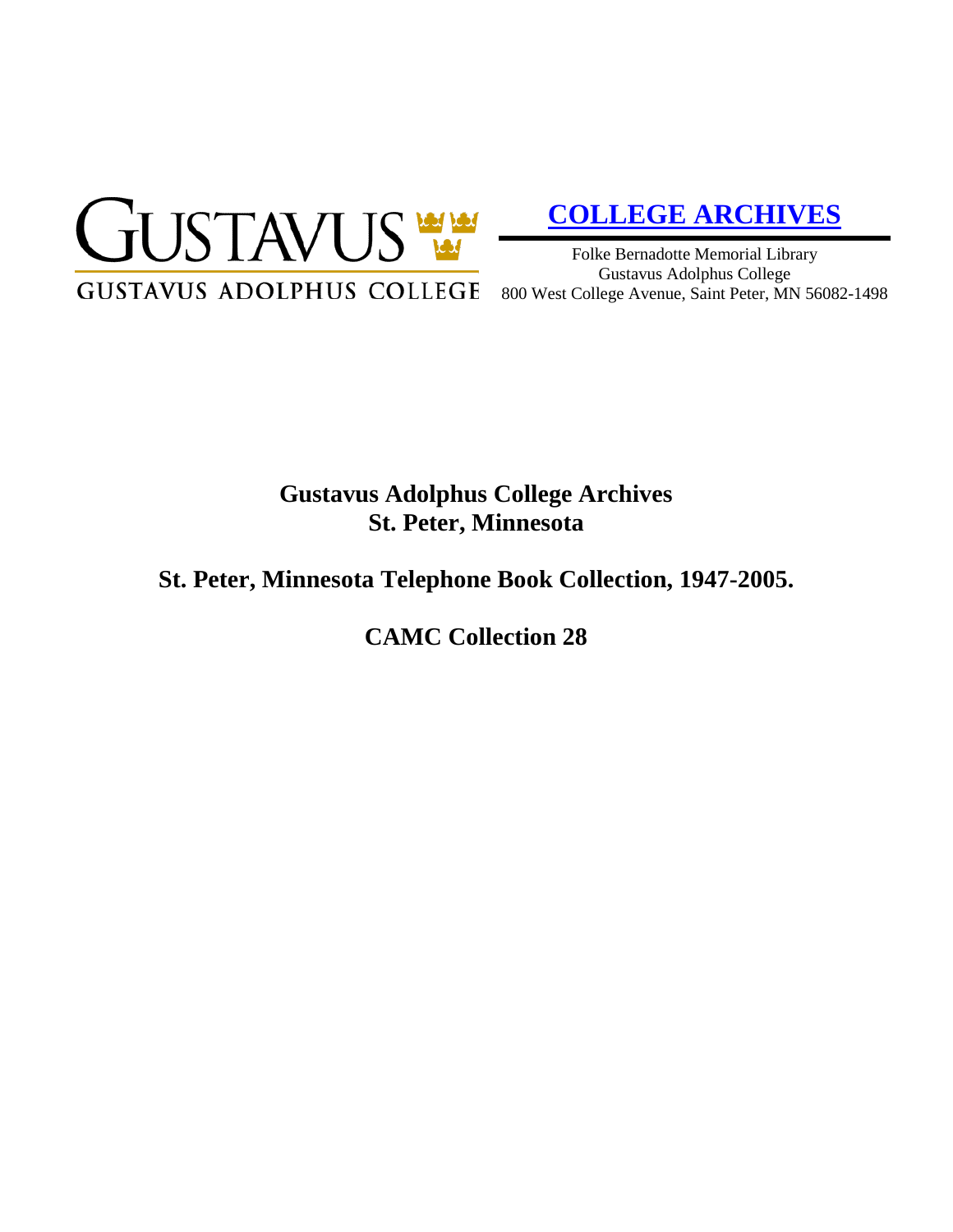#### **St. Peter, Minnesota Telephone Book Collection, 1947-2005. CAMC Collection 28. 2 Hollinger boxes.**

#### **ABSTRACT:**

The collection consists of telephone books covering St. Peter, Minnesota and surrounding areas from 1947-2005.

#### **RESTRICTIONS:**

There are no restrictions on use of this collection for research purposes. The researcher assumes full responsibility for observing all copyright, property, and libel laws as they apply.

#### **COLLECTION CITATION:**

St. Peter, Minnesota Telephone Book Collection, 1947-2005. CAMC Collection 28. Gustavus Adolphus College Archives, St. Peter, Minnesota.

#### **PROCESSED BY:**

Birgitta Maj Johnson, student worker, processed this collection and developed the finding aid during January 2010.

#### **RELATED COLLECTIONS FOUND ELSEWHERE:**

For a more complete collection, look at the Nicollet County Historical Society.

#### **SUBJECT HEADINGS:**

Minnesota – Telephone directories.